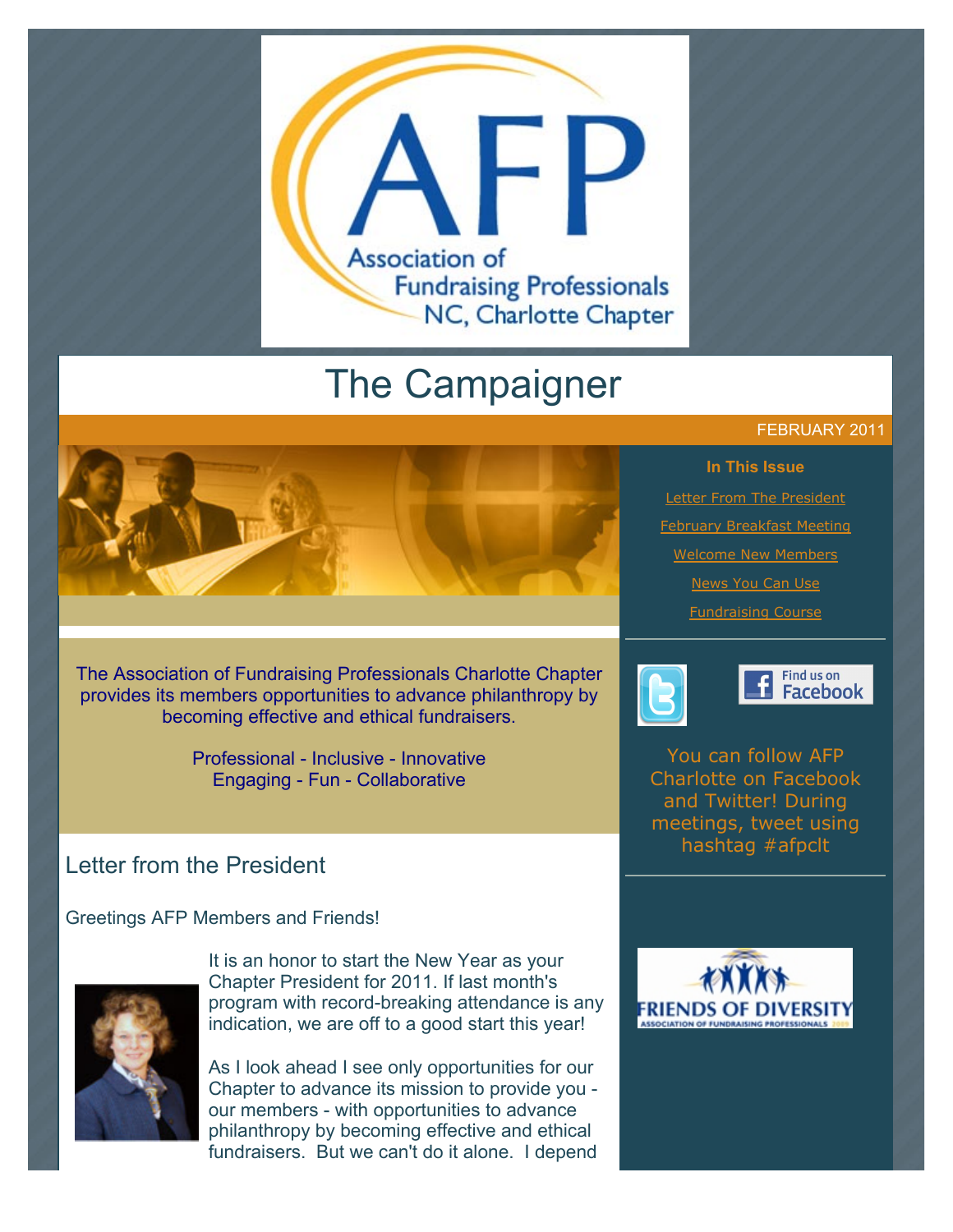Amy Tribble, **CFRE** 

on you -- and the board depends on you -- for your input and your involvement to make our Chapter truly great. If you are interested in educational programming, I encourage you to

serve on the Program Committee. If you are interested in being a part of the National Philanthropy Day luncheon, our signature event, join that committee. If you have a particular interest communications, scholarships, membership, social media, and so on - we have a volunteer opportunity for you. To paraphrase a well-known quote of Mahatma Gandhi, if there's a change you want to see in Chapter goings on, be that change. And, you can only be that change by getting involved, by taking responsibility to see it through.

This past summer you did just that. You got involved by participating in a membership survey. Thank you. Your input helped the Program Committee take a new look at everything from topics to when our programs are offered. We learned that many of you would like a breakfast meeting. Toward that end we will offer a breakfast meeting every other month - the first one, a panel of area funders, is on February 16th at the Crowne Plaza. I hope to see you there!

I have many hopes for the Chapter in 2011 but my greatest hope is to provide you with a valuable membership experience. So PLEASE don't be shy. Let me know, let the board what we can do to meet your needs -- after all, we work for you!

Thank you for all you do to advance philanthropy and to bring pride to our noble profession.

[Amy Tribble, CFRE](mailto:htribble@carolina.rr.com) Board President, AFP Charlotte

# February 16th Breakfast Meeting **How to Romance a Foundation!**

Please note: February 16, 2011 will be AFP Charlotte's first breakfast meeting, with registration beginning at 7:45 a.m., breakfast and the program beginning at 8:00 a.m. - at the Crowne Plaza.

As we all know, February is the month of Valentine's Day, hearts, and love. There is no better time to learn how to best romance foundations than now! On February 16, 2011, AFP-Charlotte Chapter will have a panel of foundation leaders who will help us understand how they like to be wooed. They will answer such questions as:

· What are the best ways for organizations to introduce themselves to foundations?

· How important is it for organizations to understand the mission of a particular foundation prior to initiating a relationship?

· Why does the "boiler-plate" approach not work?

· What makes one organization's project stand out from all of the others?





[Register today](http://conference.afpnet.org/) for the AFP 2011 International Conference in Chicago,March 20-22. Don't miss hearing perspectives from influential and inspiring speakers and networking with your peers. It's a conference all about YOU! **The Advance Registration deadline of February 21 is coming fast - save \$100!**

#### **2011 Board of Directors**

#### EXECUTIVE COMMITTEE

**President Amy Tribble, CFRE** Arts and Science Council

**President-Elect Katie Benston, CRFE**

**Vice President, Membership Michelle Hamilton, CFRE** Development Officer Crisis Assistance Ministry

**VP, Outreach & Events, Diversity Sharon Harrington, JD, CFRE** Director of Development College of Liberal Arts & Sciences UNC Charlotte

**Vice President, External Relations & Communications Armen S. Boyajian** Director of Leadership Giving Catholic Diocese of Charlotte

**Secretary**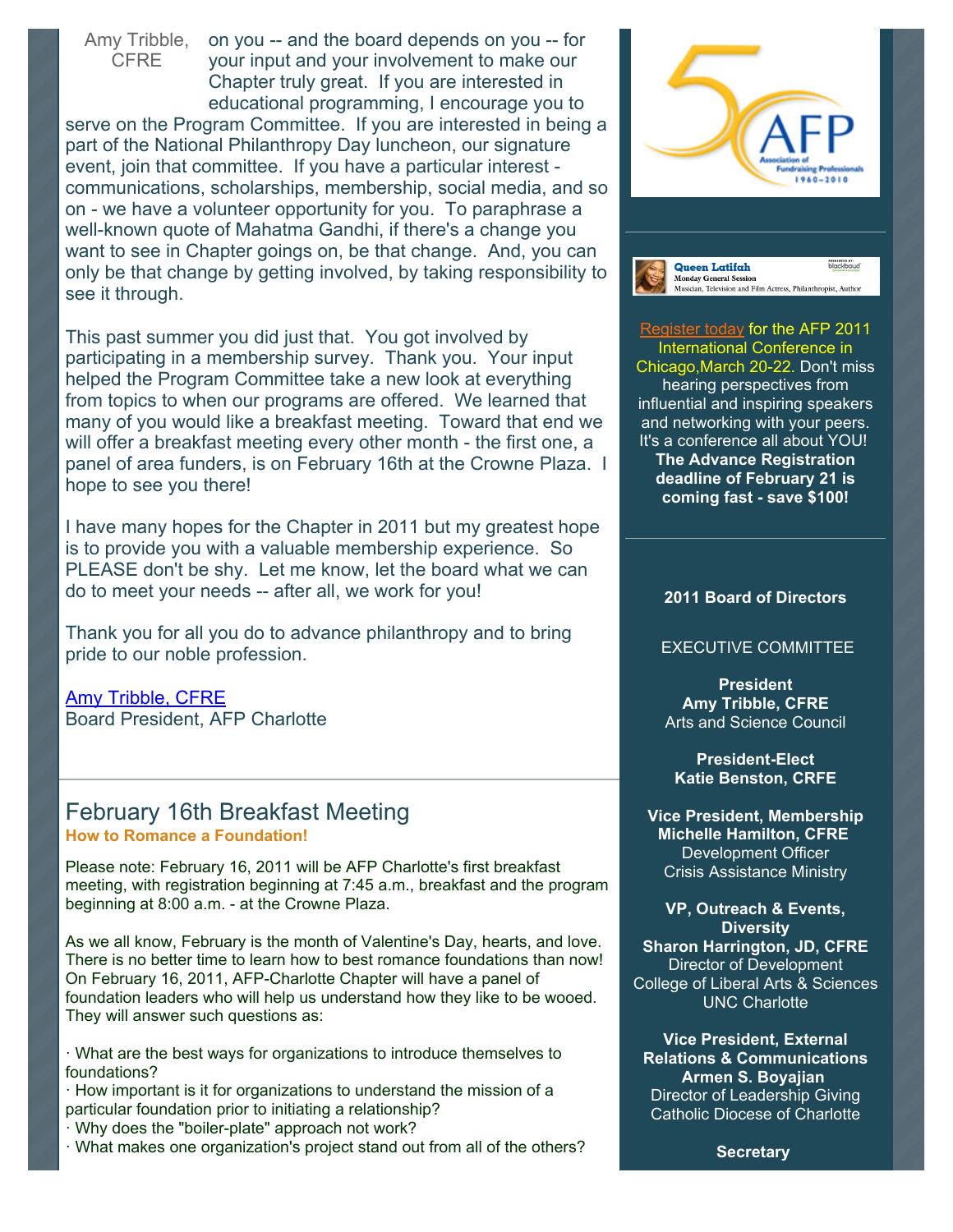· What are some of the most common mistakes committed by grantseekers, and how can they avoid those pitfalls?

Our panel discussion will be moderated by **Sharon Harrington, JD, CFRE**, director of development at the College of Liberal Arts & Sciences at UNC Charlotte. Our panelists include:

**Thomas W. Lawrence, III -** Tom began his career in the general services group of McGladrey & Pullen in Richmond, VA before moving to Charlotte, NC in 2000 to take a position with Arthur Andersen in its Family Wealth Planning division. In 2002, Tom joined the Levine family as Chief Financial Officer. He oversees the personal finances, tax compliance and investment portfolio management for the family and its Foundation. In 2008, Tom took a larger programmatic role with The Leon Levine Foundation as a Vice President before becoming its first Executive Director in 2009.

**Ellison Clary** - Ellison is director of Charlotte Community Relations for BlueCross BlueShield of North Carolina. He assumed that position in September 2010, after operating Ellison Clary Comprehensive Public Relations for more than seven years. Clary has worked as a reporter or editor at The Charlotte News, The Charlotte Observer, The Hickory (NC) Record, and the Tuscaloosa News, among others. He has also done PR work for Carolina Power & Light (now Progress Energy) and Bank of America.

**Jay Everette** - Jay is Senior Vice President and Community Affairs Manager for Greater Charlotte for Wells Fargo, and an officer of the Wachovia Wells Fargo Foundation. In 2010 the Foundation awarded over \$10.3 million in grants to non-profit organizations in the region supporting programs in the areas of education, community development, health and human services and arts, history and culture. Prior to his current role in philanthropy, Jay worked in marketing, brand management and corporate communications for Wachovia.

**Cost:** AFP Members \$25; Non-Members \$40 [REGISTRATION LINK](http://www.afp-charlotte.org/rsvp.html)

### New Members **Welcome to our newest members:**

AFP-Charlotte welcomes the following new members:

**Victoria C. Doughty**, Johnson & Wales University **Sheryl Hayes**, Charlotte Museum of History **David Ibsen**, Patton McDowell & Associates **Regina P. Moody**, Holy Angels **Joy Edith Paige**, Johnson C. Smith University **Danielle Renee Smeach Nick Stewart**

For more info about AFP membership please contact **Brandon Prescott**.

# **News You Can Use**

**Top Story: The Power of the Volunteer**

#### **Kelly Lynn**

Director of Development & Community Engagement Chailotte Emergency Housing

**Treasurer Jennifer Sheely** Vice President of Development Holy Angels Foundation, Inc.

**Past President Doug Hartjes, CFRE** President Make-A-Wish Foundation of

Central & Western North Carolina

BOARD MEMBERS

**Monthly Programs & Audioconferences, Member Events Tamara Brainerd, CFRE** Vice President, Operations Junior Achievement of Central Carolinas

and

**Grace Lewis, CFRE** Regional Executive/Vice President of Fund Development Girls Scouts Carolinas Peaks

**Legislative**

**Linda Breen** Director of Development The University of North Carolina at Charlotte Office of University Development

**Affinity Groups, Community Board Training Beth Fischer, JD, CFRE** Director of Principal Gifts Belk College of Business, UNC Charlotte

**Senior Forum & Executive Referrals Jenni Gaisbauer, CFRE** Senior Vice President of Development Levine Museum of the New South

**NC Philanthropy Conference Jamie Hayes, CFRE** Director of Development Presbyterian Hospital Foundation

**Scholarship**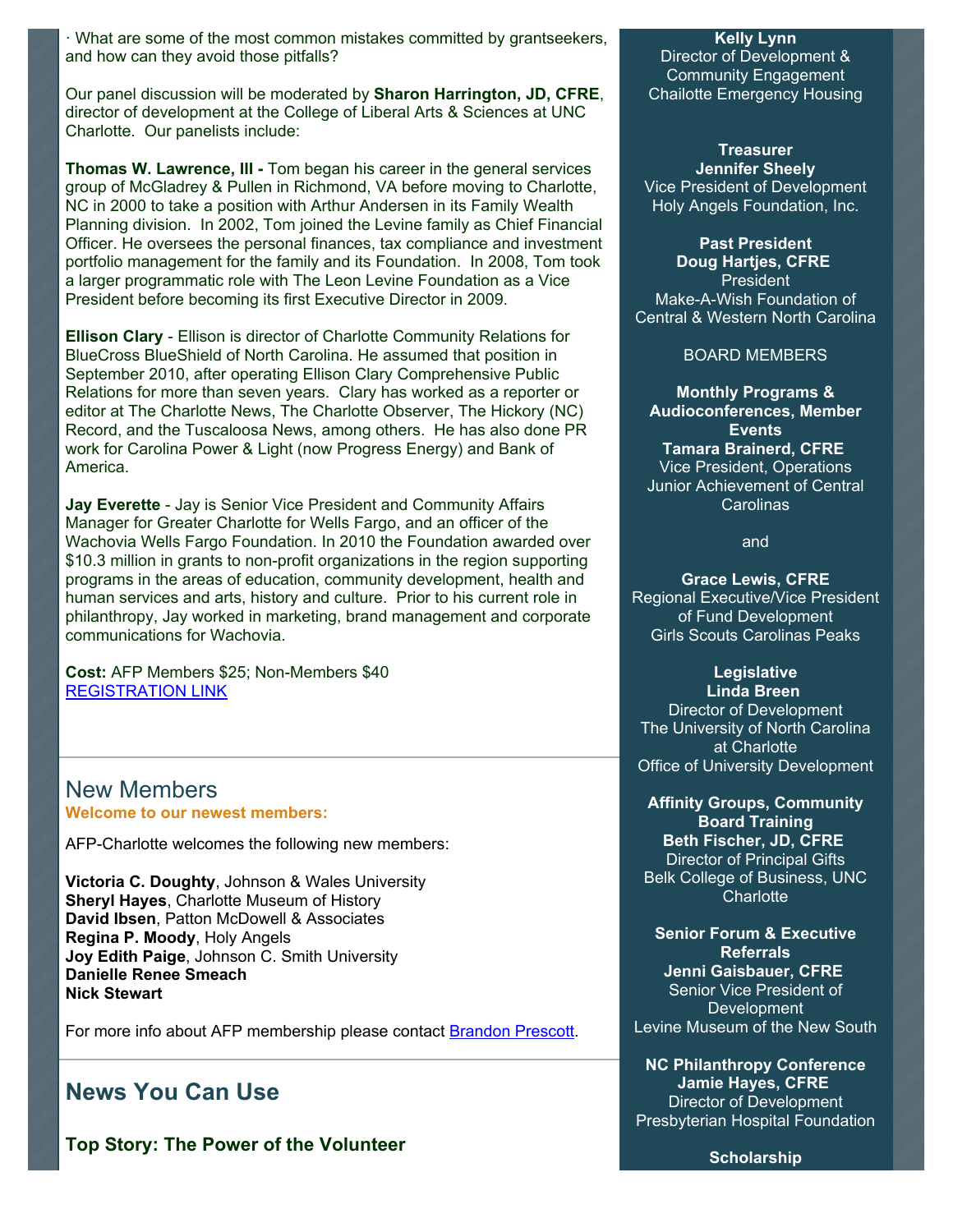Working with volunteers is not easy. With the right support, however, volunteers can do more than any number of staff can do--it's just a matter of harnessing their potential. [Read more](http://www.afpnet.org/ResourceCenter/ArticleDetail.cfm?ItemNumber=4705)

## **Fundraising News and Trends**

Americans More Optimistic About Giving in 2011, Survey Finds According to a survey conducted during the first full week of the year, for the first time in four years Americans say they are likely to increase their charitable giving in 2011. [Read more.](http://foundationcenter.org/pnd/news/story.jhtml?id=322100003)

## **Institutional Giving on Rise Globally**

Institutional philanthropy is on the rise throughout the world, but still faces big challenges, a new study shows. (Philanthropy News Digest). [Read more.](http://www.philanthropyjournal.org/news/institutional-giving-rise-globally)

# AFP Fundamentals of Fundraising Course **February 22-23, Durham, NC**

8:00 a.m. - 5:00 p.m. Sheraton Imperial Hotel & Convention Center 4700 Emperor Boulevard, Durham, North Carolina 27703 Phone: (919) 941-5050 **REGISTRATION DEADLINE FEBRUARY 7th**

Apply early to participate in an extensive and productive learning experience offered by the AFP Triangle Chapter.

A new course, entitled the Fundamentals of Fundraising, has been developed by national leaders in fundraising to meet the real world needs and challenges nonprofit organizations face every day.

This 2 day 16 hour course includes case studies and projects for groups and individuals to make the learning experience both substantive and enjoyable.

In seven new modules you will be provided an overview of skills, techniques, and program components for individuals with 0 to 4 years of fundraising experience. The modules include:

- 1. An Overview of Fundraising
- 2. Developing an Integrated Fundraising Program
- 3. Marketing for Ongoing Success
- 4. Building and Sustaining Relationships
- 5. Securing the Gift
- 6. Volunteers Partners in Fundraising
- 7. Management and Accountability

AFP Member Rate: \$350 Non-Member Rate: \$390 [REGISTRATION LINK](http://www.afptriangle.org/programs_details.html?id=3006)

# Our Mission

**Shannon Hinson**

Director of Annual Fund Thompson Child & Family Focus

**Certification Katherine Lambert, CFRE** Executive Vice President Girl Scouts, Hornets' Nest Council

**Sponsorships Patton McDowell, CFRE** Patton McDowell & Associates

**Mentoring**

**Benjamin T. Mohler, CFRE** Director of Philanthropy and **Development** The University of North Carolina at Charlotte The William States Lee College of **Engineering** 

#### **Membership Recruitment & Retention, Every Member Campaign Brandon Prescott** Associate Director of Development Council for Children's Rights

**National Philanthropy Day Stephanie Stenglein** Annual Campaign and Patron Information Manager Charlotte Symphony

#### **At-Large**

**Joy E. Paige** Vice President for Institutional Advancement Johnson C. Smith University

The Association of Fundraising Professionals (AFP) Charlotte Chapter provides its members opportunities to advance philanthropy by becoming effective and ethical fundraisers.